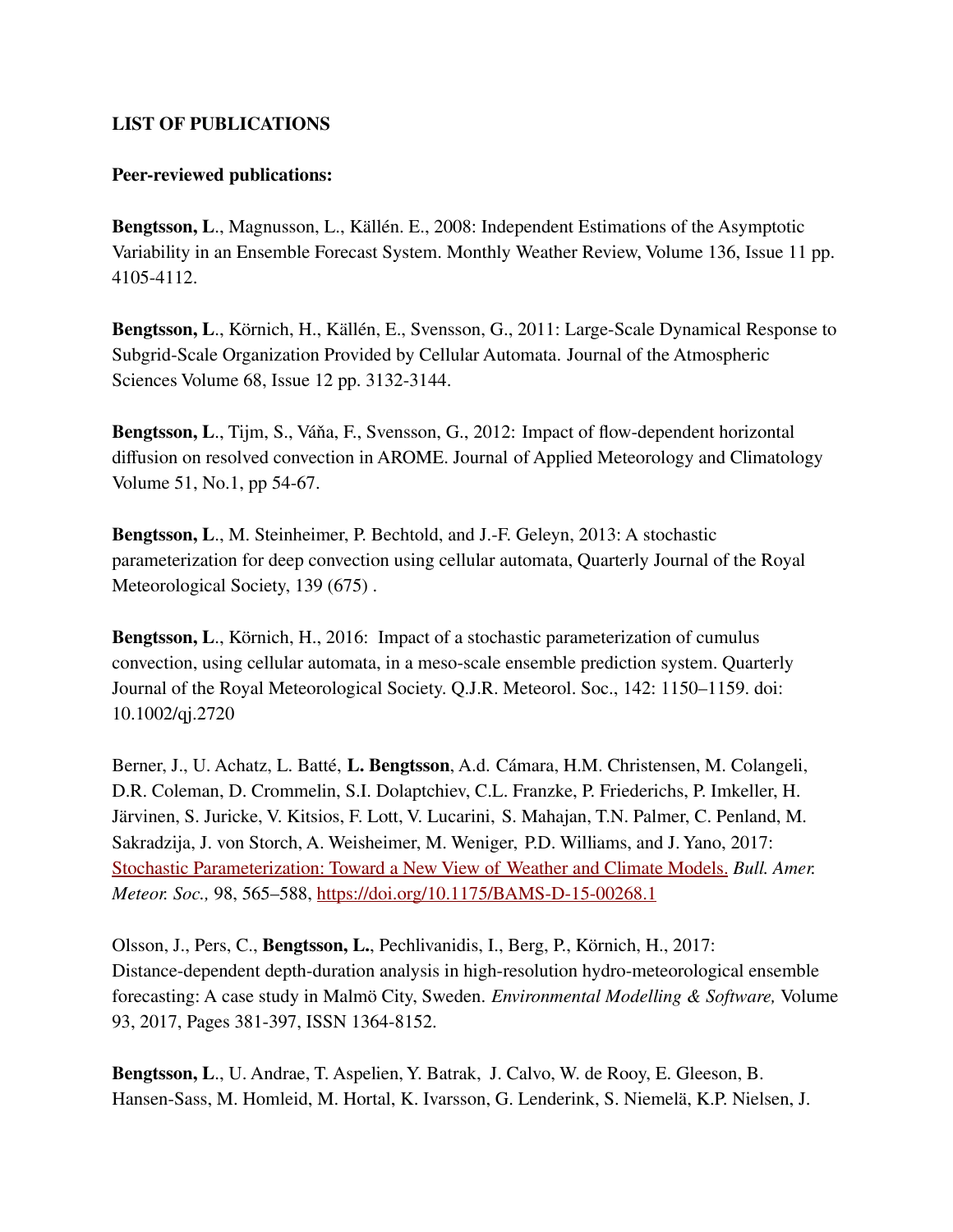Onvlee, L. Rontu, P. Samuelsson, D.S. Muñoz, A. Subias, S. Tijm, V. Toll, X. Yang, and M.Ø. Køltzow, 2017: The [HARMONIE–AROME](https://journals.ametsoc.org/doi/abs/10.1175/MWR-D-16-0417.1) Model Configuration in the ALADIN–HIRLAM NWP [System.](https://journals.ametsoc.org/doi/abs/10.1175/MWR-D-16-0417.1) *Mon. Wea. Rev.,* 145, 1919–1935, <https://doi.org/10.1175/MWR-D-16-0417.1>

Yano, J., M.Z. Ziemiański, M. Cullen, P. Termonia, J. Onvlee, **L. Bengtsson**, A. Carrassi, R. Davy, A. Deluca, S.L. Gray, V. Homar, M. Köhler, S. Krichak, S. Michaelides, V.T. Phillips, P.M. Soares, and A.A. Wyszogrodzki, 2018: Scientific Challenges of [Convective-Scale](https://journals.ametsoc.org/doi/abs/10.1175/BAMS-D-17-0125.1) Numerical Weather [Prediction.](https://journals.ametsoc.org/doi/abs/10.1175/BAMS-D-17-0125.1) *Bull. Amer. Meteor. Soc.,* 99, 699–710, <https://doi.org/10.1175/BAMS-D-17-0125.1>

Bengtsson, L., J. Bao, P. Pegion, C. Penland, S. Michelson, and J. Whitaker, 2019: A [Model](https://journals.ametsoc.org/doi/abs/10.1175/MWR-D-18-0238.1) Framework for Stochastic [Representation of Uncertainties](https://journals.ametsoc.org/doi/abs/10.1175/MWR-D-18-0238.1) Associated with Physical Processes in NOAA's Next Generation Global [Prediction System](https://journals.ametsoc.org/doi/abs/10.1175/MWR-D-18-0238.1) (NGGPS). *Mon. Wea. Rev.,* 147, 893–911, <https://doi.org/10.1175/MWR-D-18-0238.1>

**Bengtsson, L**., J. Dias, M. Gehne, P. Bechtold, J. Whitaker, J. Bao, L. Magnusson, S. Michelson, P. Pegion, S. Tulich, and G.N. Kiladis, 2019: [Convectively](https://journals.ametsoc.org/doi/abs/10.1175/MWR-D-19-0195.1) Coupled Equatorial Wave Simulations Using the ECMWF IFS and the NOAA [GFS Cumulus Convection](https://journals.ametsoc.org/doi/abs/10.1175/MWR-D-19-0195.1) Schemes in the NOAA GFS [Model.](https://journals.ametsoc.org/doi/abs/10.1175/MWR-D-19-0195.1) *Mon. Wea. Rev.,* 147, 4005–4025, <https://doi.org/10.1175/MWR-D-19-0195.1>

Bjørg Jenny Kokkvoll Engdahl, Gregory Thompson & **Lisa Bengtsson** (2020) Improving the representation of supercooled liquid water in the HARMONIE-AROME weather forecast model, Tellus A: Dynamic Meteorology and Oceanography, 72:1, 1-18, DOI: [10.1080/16000870.2019.1697603](https://doi.org/10.1080/16000870.2019.1697603)

Bjørg Jenny Kokkvoll Engdahl, Bjørn Egil Kringlebotn Nygaard, Vemund Losnedal, Gregory Thompson, **Lisa Bengtsson** (2020): Effects of the ICE-T microphysics scheme in HARMONIE-AROME on estimated ice loads on transmission lines, Cold Regions Science and Technology, Volume 179, https://doi.org/10.1016/j.coldregions.2020.103139.

**Bengtsson**, L., Dias, J., Tulich, S., Gehne, M., & Bao, J.‐W. (2021). A stochastic parameterization of organized tropical convection using cellular automata for global forecasts in NOAA's Unified Forecast System. *Journal of Advances in Modeling Earth Systems*, 13, e2020MS002260. <https://doi.org/10.1029/2020MS002260>

## **Survey papers, books, chapters in books:**

**Bengtsson, L**., 2012: On the convective scale predictability of the atmosphere. PhD thesis, Stockholm University, Sweden. ISBN 978-91-7447-494-7. Department of